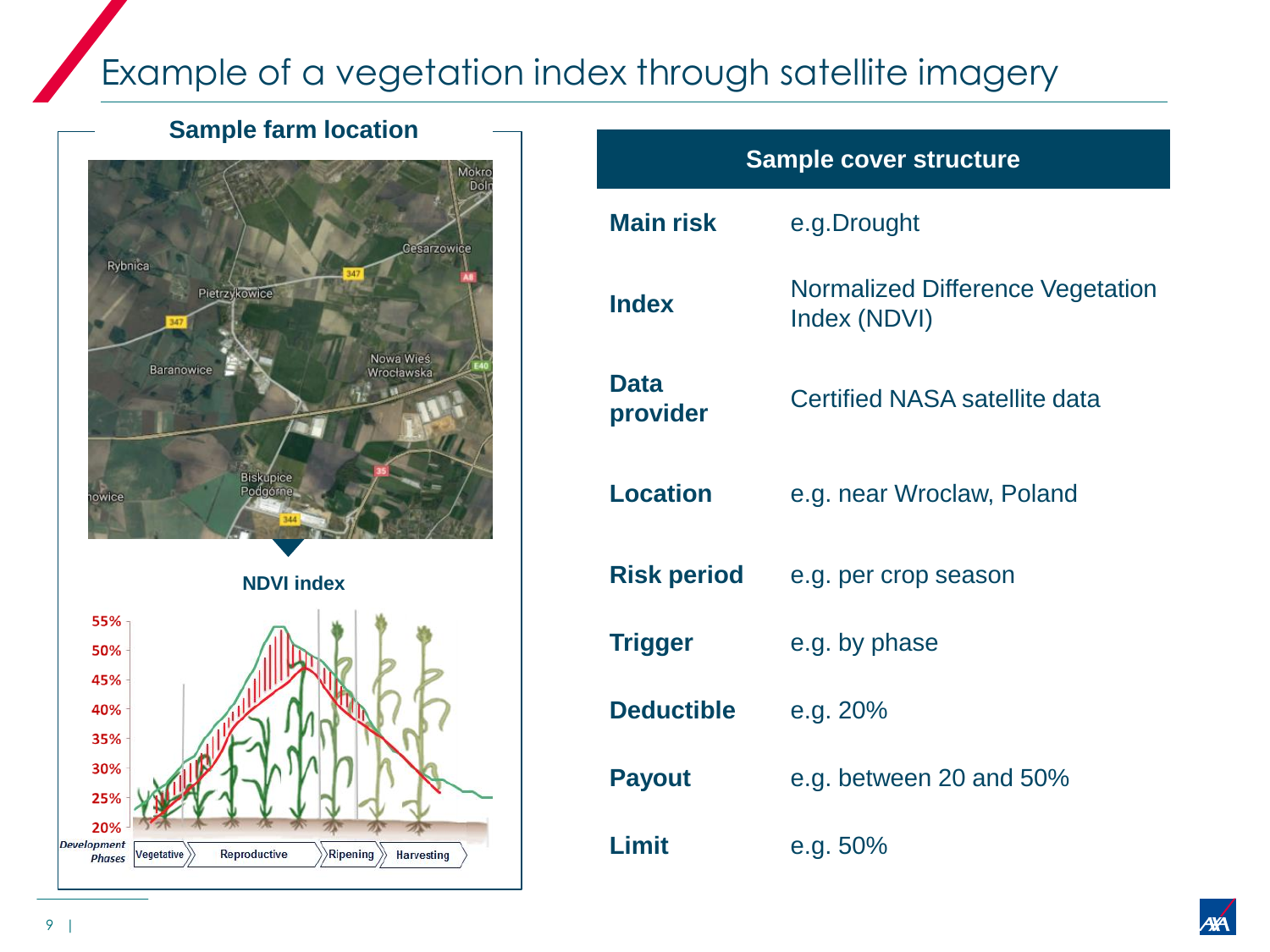# Example of a weather index through a weather station

## **Sample farm location**



**Near Lódź, Poland**

*Source: Google Earth*



| <b>Sample cover structure</b> |                                                   |  |  |
|-------------------------------|---------------------------------------------------|--|--|
| <b>Main risk</b>              | e.g. Frost                                        |  |  |
| <b>Index</b>                  | e.g. Daily temperature                            |  |  |
| <b>Data</b><br>provider       | Certified data provider (e.g.<br>Speedwell)       |  |  |
| <b>Location</b>               | e.g. farm near Lodz, Poland                       |  |  |
| <b>Risk period</b>            | e.g. per crop season                              |  |  |
| <b>Trigger</b>                | e.g. temperature below X<br>degrees during period |  |  |
| <b>Deductible</b>             | e.g. X degrees below average                      |  |  |
| <b>Payout</b>                 | e.g. percentage of crop value by<br>degree        |  |  |
| Limit                         | e.g. 30-50% of crop yield                         |  |  |

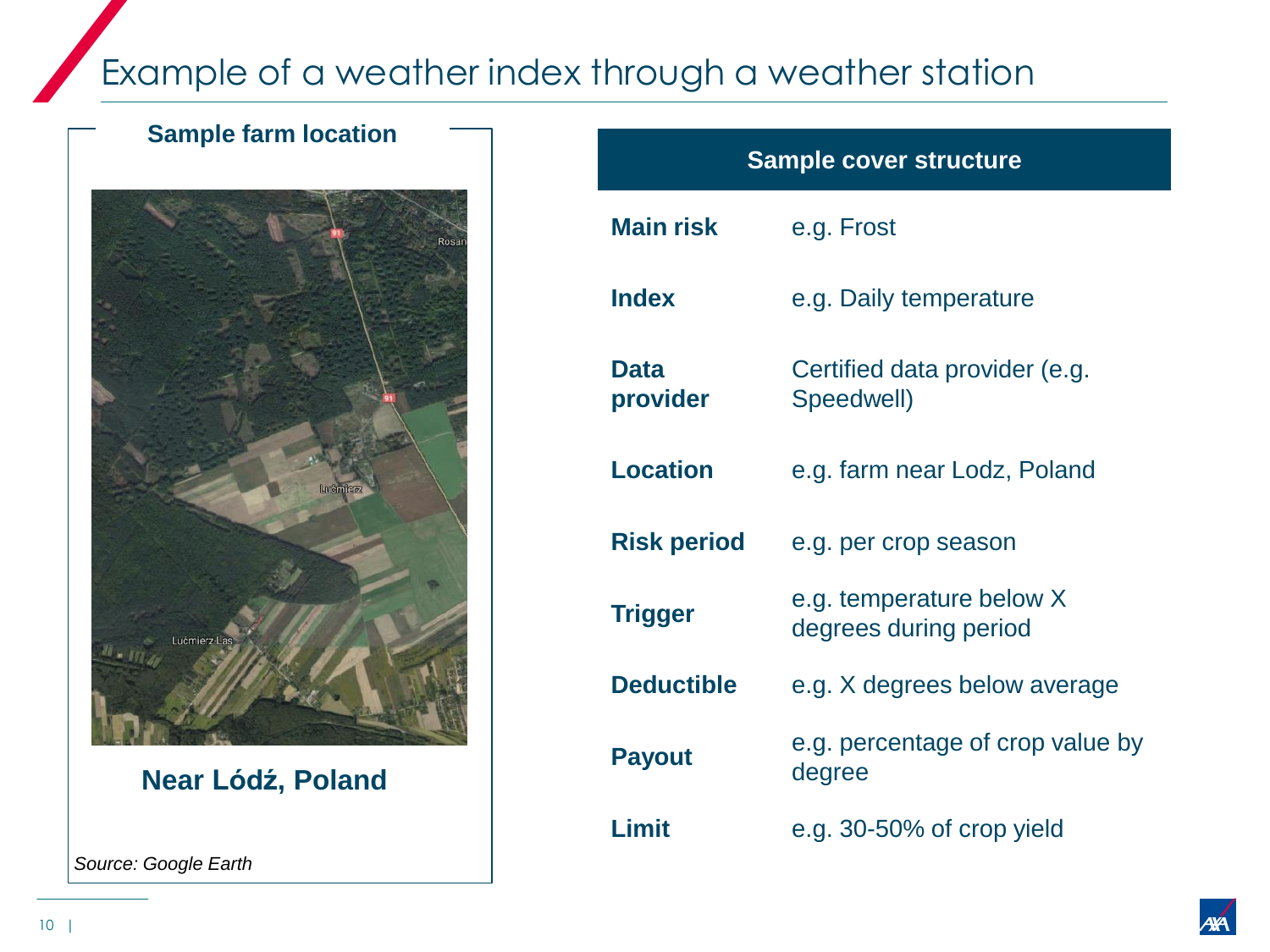# Example of an area-yield cover through official statistical body

#### **Elements to communicate to the insurer:**

- $\rightarrow$  Planted surfaces
- $\rightarrow$  Expected yield
- $\rightarrow$  Insured margin per ton or price per ton
- $\rightarrow$  Choice of reference yield (e.g.: average of the last 5 years)
- $\rightarrow$  Desired deductibles and limit

|               | <b>Crop: Winter Wheat</b>                 |           |  |
|---------------|-------------------------------------------|-----------|--|
| 2015 Campaign | <b>Surface</b> (ha)                       | 20 000    |  |
|               | <b>Yield forecast (t/ha)</b>              | 4.0       |  |
|               | Insured margin $(\epsilon/t)$             | 20        |  |
|               | Capital insured $(\epsilon)$              | 1 600 000 |  |
|               | Limit $(\%)$                              | 30%       |  |
|               | Deductible (%)                            | 10%       |  |
|               | <b>Official yield reference</b><br>(t/ha) | 4.5       |  |

### **Claims settlement**

- $\rightarrow$  Calculation of net indemnity following the publication of  $results<sup>1</sup>$
- $\rightarrow$  Claims settlement
	- $\rightarrow$  Possibility of down payment after semidefinitive results

|              | <b>Crop: Winter Wheat</b>  |          |  |
|--------------|----------------------------|----------|--|
| 2016<br>ment | <b>Official yield 2015</b> | 3.9      |  |
| Φ<br>June    | Yield difference (%)       | $-13.3%$ |  |
|              | Indemnity $(\epsilon)$     | 528 000  |  |



11 |